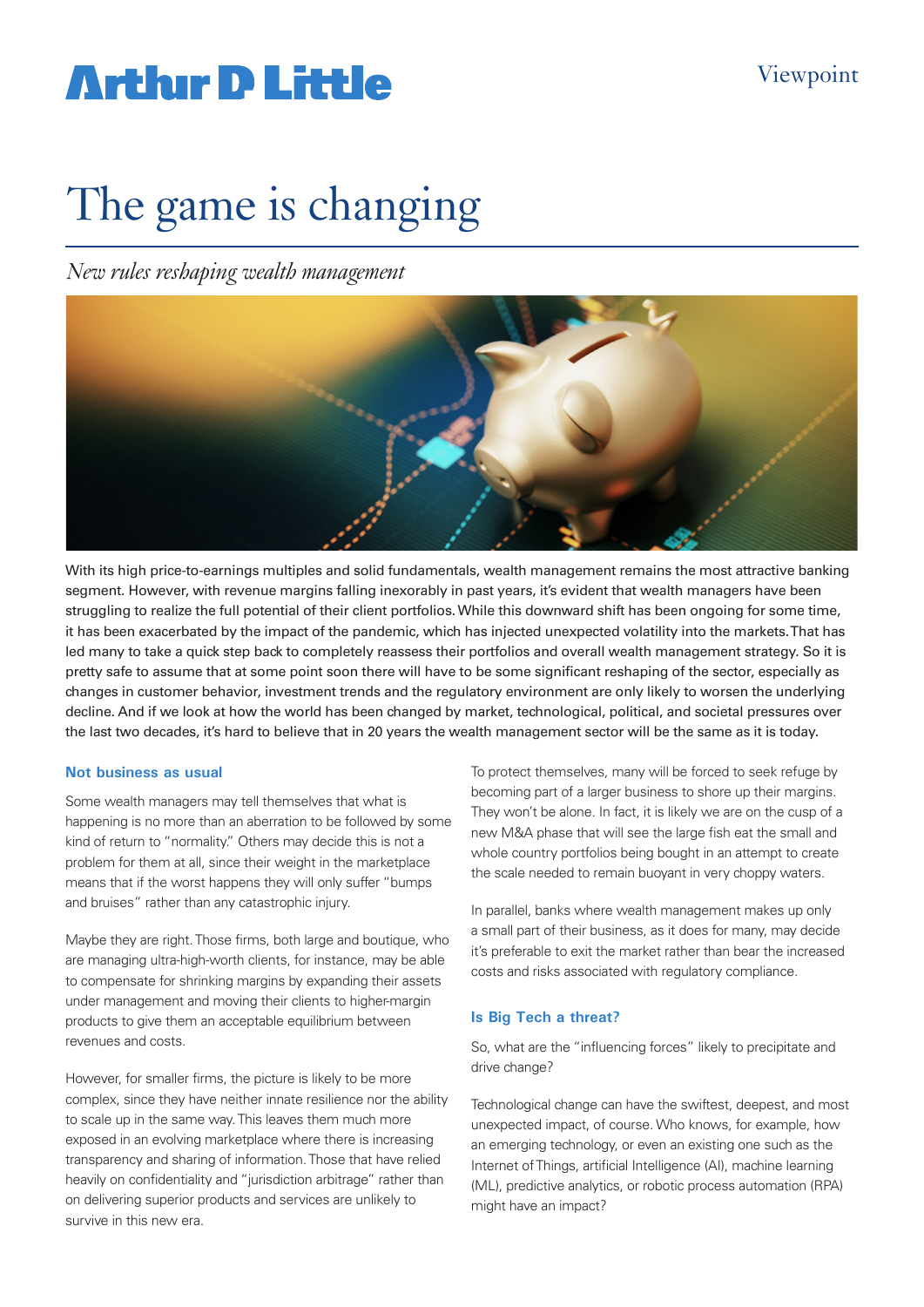### Viewpoint

## **Artlur D Little**

And what about "disruptors" from outside the financial services sector?

Big Tech, for instance, has fingers in many pies and is already starting to take an interest in the financial services sector. Google has its own debit card, while Amazon Cash and Apple Pay are attacking the incumbents in the payments arena.

Of course, their presence in these areas is a long way from them making a move into wealth management, especially when there is much lower-hanging fruit to be picked in the lending market. And even if Big Tech were interested, they would still have a huge perception barrier to climb – while you may be willing to order products online from Amazon, would you be willing to trust Big Tech when it comes to investing your funds? Probably not.

However, it's not beyond the realms of possibility that at some point you might, given that in the future successful companies across all sectors will essentially be "data firms." It is worth noting, for instance, a remark made by one-time Google CEO Eric Schmidt who said back in 2010: "One day we had a conversation where we figured we could just [use Google's data about its users] to predict the stock market. And then we decided it was illegal. So we stopped doing that."

Google is already involved in another sensitive area – healthcare – where it is applying AI to disease detection. If it succeeds there, and there is nothing to suggest it won't, it will have added to a body of credibility that it could then transfer to other sectors, perhaps even wealth management.

### **Are the fintechs coming?**

However, in the short- to medium-term, it is far more likely that incursions will come from a growing army of fintechs, whose numbers have tripled, while those of private banks have significantly declined. These technology-led newcomers will be highly disruptive and could significantly rearrange the traditional value chain when it comes to offering investment advice. And if fintechs enter the wealth management space, they will undoubtedly bring with them new ways of working that existing firms will have to respond to.

So, if established wealth managers are to maintain space in this potentially turbulent marketplace, they must be willing and ready to find innovative ways to differentiate themselves so they stand out.

That could mean looking to become best-in-class by prioritizing and rationalizing their product and service portfolio so they excel in a few, perhaps niche, areas where they know they can achieve a competitive advantage and provide a superlative customer experience.

There is a significant opportunity in Islamic wealth management for instance, where the quidelines relating to investment. inheritance, and even philanthropy are detailed and extensive. Building a credible platform that provides religiously acceptable products and services could enable the right provider to "own" this space.

This is a better place to be than trying to be all things to all people, which leaves you carrying unprofitable business lines, having to cover greater compliance costs in multiple areas, or being seen as a "lower-quality generalist" in comparison to a fintech who is seen as a specialist in a particular area.

### **The technology imperative**

Another move that wealth managers could borrow from the fintech playbook is to make the greatest possible use of AI, RPA, and ML to improve and cut the cost of their back-office operations. Technologies like these could also be used to enrich the customer journey, not by replacing the human relationships that are so important in wealth management but by enhancing them with apps, new channels, and engaging customer-centric design.

The arrival of COVID-19 has already opened the door to this new kind of relationship, with digital channels having to replace traditional person-to-person business. Of late, we have also seen the rise of robo-advisors, automated digital platforms providing algorithm-driven services for planning and managing a portfolio.

But while there is a shift toward digitalization generally, each organization will need to tailor its digitalization strategy to its target market but taking into account that customers tend toward digital for transactions and information gathering but prefer human interaction when they need advice or when their portfolio is sizeable.

Of course, not all wealth management firms will have the in-house skills or expertise to take their technology up to the next level. For them, a quick way to solve any shortage in competencies would be to seek out an appropriate fintech that could underpin what they do with their technological expertise.

At a broader level, such partnerships are heralding the development of an increasingly integrated network of financial services providers who collectively meet their customers' ongoing needs by providing solutions rather than mere products or services.

This is all part of a movement toward "autonomous finance" with more and more customers, particularly those in technologyaware demographics, wanting to have greater control over the management of their financial activities. So, from their wealth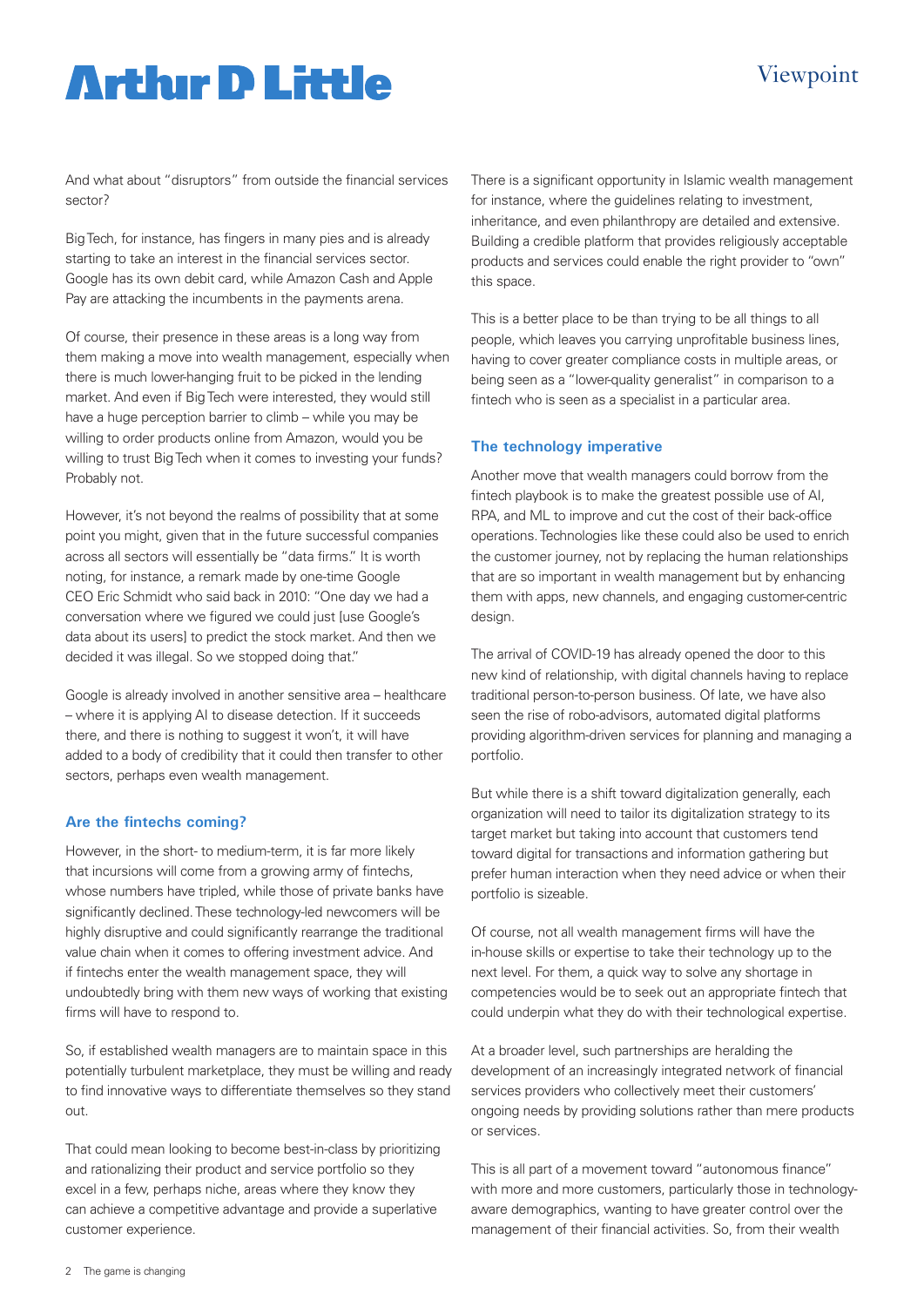### Viewpoint

## **Artlur D Little**

managers, they are increasingly looking for simple yet powerful digital tools that will help them achieve what are often goaloriented investments, such as a yacht purchase, for instance, or a move into more challenging asset classes.

Here, enhancing the customer experience through personalization is key since increasingly consumers of all types of financial services, and particularly Millennials and Gen Z who are tomorrow's clients, want to do business with the "right kind of company" – one that is in tune with their own values. This is being reflected in, for instance, investments directly channeled toward achieving specific value-based goals.

So, they are looking for socially responsible investments that are underpinned not simply by profit, but nonfinancial factors. Consequently, wealth managers must be ever more aware of environmental, social, and governance (ESG) factors.

This change in sentiment has been accelerated by the pandemic, which has shone a spotlight on organizations' wider community-based responsibilities.

And as ESG and sustainability criteria become ever more embedded into investment strategies, this could be potentially game-changing, since it moves such issues from being the preserve of corporate responsibility and elevates them to board level, which in turn will increase their visibility.

Initiatives like the EU's Sustainable Finance Disclosure Regulation (SFDR) are likely to trigger something of an investment revolution since they force the disclosure of ESGrelevant issues, meaning companies can no longer ignore externalities.

This suggests that increasingly, it is not the customer who must fit with the profile of a wealth management firm, but the other way around.

So, if wealth management is to stay true to that proposition, to maintain the credibility of its message, it may need to think about narrowing its customer base and confining its activities to markets and customer clusters that play to its strengths and capabilities.

Wealth management firms need to see what is happening as an opportunity to create a value proposition that will both set them apart and resonate with a specific audience. And if they can show that they truly share the same values as their customers, then create a powerful, distinctive offering to reflect this, they will be better placed to retain clients rather than see them migrate away with a departing advisor.

#### **Fundamental repositioning, not incremental movement**

While some degree of incremental improvement to their core wealth management business, such as digitalizing their traditional model and reducing their cost base, may help them in the short term, wealth managers must be prepared to get out of their comfort zone and do something different. Failure to do so will prevent them from implementing the deep innovation that will be needed in future.

Undoubtedly, this will require them to think more openly and expansively than before if they are to overcome challenges and capitalize on opportunities.

This means looking afresh at what market segments to be in and who they should be serving; what new tech infrastructure is required to ensure clients receive faster service of the highest possible quality; what competence gaps need to be filled through re-skilling; and whether becoming part of a wider financial system might offer greater opportunities, even though it might lead to less brand visibility.

Whatever the new vision, it needs to be captured in communications and articulated by leaders to clients, staff, and markets through a clear "transition" roadmap of short-term measures that take it forward.

### **A window of opportunity**

Whether you have a business model built around confidentiality or are unable to make the investment required to upgrade your technology infrastructure, for all in wealth management change is in the air.

And while you may feel there is no immediate threat, it doesn't mean you can keep on doing what you have always done into some indeterminate future. So, even though there is comfort in not being first to break cover, it could mean missing the moment for controlled change, resulting in change being forced upon you.

Of course, it is difficult to prepare for disruption when it's not altogether clear what form it might take, given that wealth management firms are not under immediate duress from any particular threat.

But if we are approaching some kind of tipping point – even if you consider the results your firm is currently achieving to be acceptable – it would be prudent to consider how these new influencing forces will impact you over the next five to 10 years and what might be your strategic response. Because, given the pace of change, there will be no second chance to get it right.